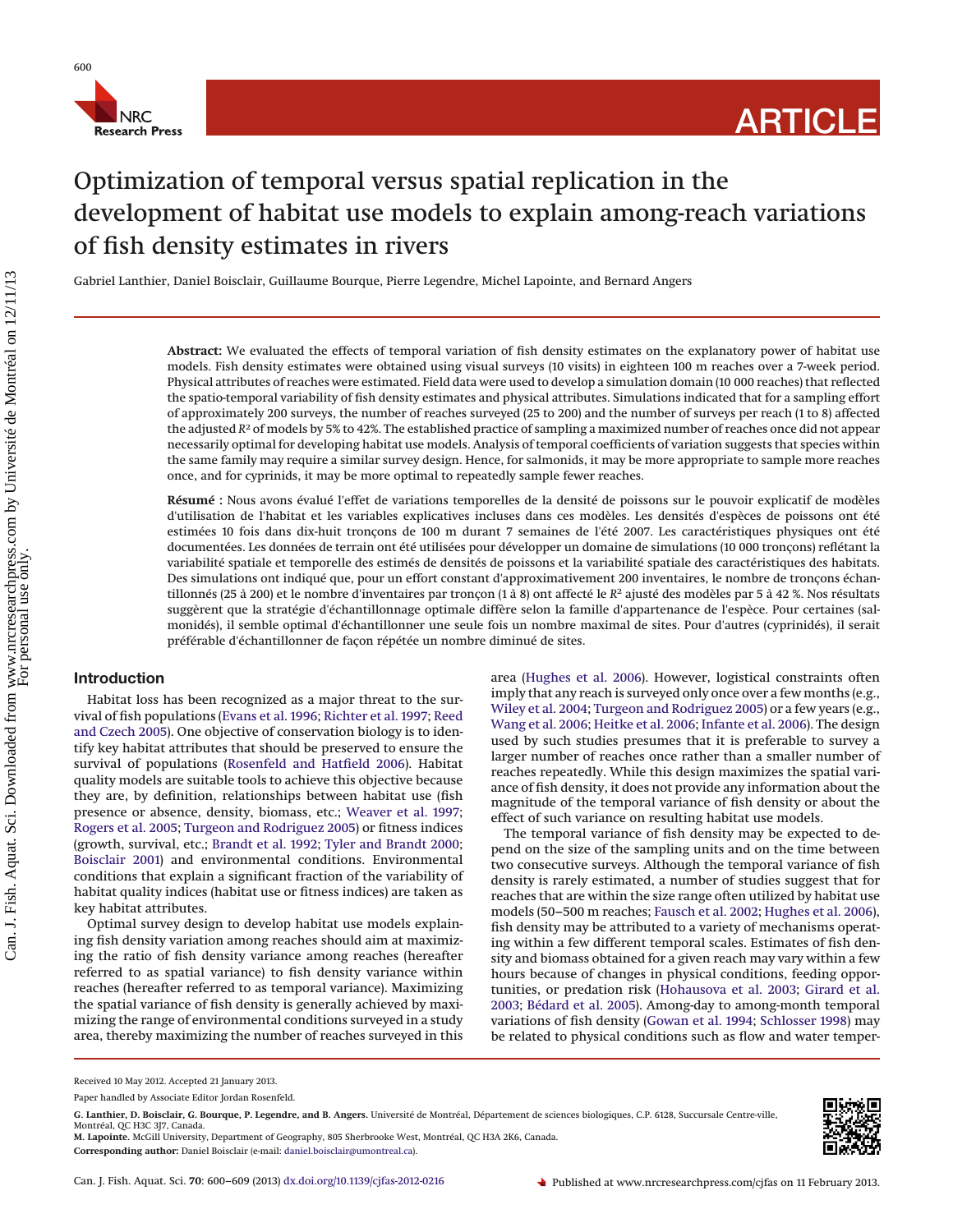<span id="page-1-0"></span>**Fig. 1.** Distribution of the 18 reaches surveyed during summer 2007 in the watersheds of Rivière Rouge and Rivière du Nord, Quebec, Canada. Sites are identified by black diamonds.



ature [\(Grossman et al. 1998,](#page-9-14) [2010;](#page-9-15) [Albanese et al. 2004\)](#page-8-7) and to biological processes associated with predation and migration [\(Harvey 1991;](#page-9-16) [Lucas and Baras 2001\)](#page-9-17). Seasonal changes in fish density in reaches are generally associated with habitat shifts between summer feeding and overwintering habitats [\(Nickelson](#page-9-18) [et al. 1992\)](#page-9-18). Interactions between physical conditions and population dynamics may be invoked to explain among-year temporal variations in fish density [\(Lohr and Fausch 1997;](#page-9-19) [Falke et al. 2010\)](#page-8-8).

The temporal variance of fish density may be minimized by keeping time of day, season, year, meteorological conditions, flow conditions, and survey methods constant among surveys [\(Bouchard and Boisclair 2008\)](#page-8-9). Despite these precautions, the temporal variance of fish density related to sampling errors and stochastic fish movements may jeopardize the development of operational statistical tools aimed at explaining variation of fish habitat use among reaches [\(Gowan et al. 1994;](#page-8-6) [Young 1995\)](#page-9-20). To date, the magnitude and the effects of temporal variance of fish density on habitat use models aimed at explaining spatial variations of fish density have never been assessed.

The objectives of this study are (*i*) to quantify the temporal variability of fish community characteristics estimated in a series of reaches surveyed under relatively standardized conditions (time of day, season, year, meteorological conditions, and survey method), (*ii*) to determine the effect of different survey designs (i.e., combinations of the number of reaches surveyed and the number of surveys per reach) on the explanatory power of habitat use models developed for different fish species to explain the spatial variation in fish density estimates (since variation of fish density estimates obtained in the field are, by definition, a combination of real fish density differences and observational errors), and (*iii*) to evaluate the effect of different survey designs on the environmental conditions found to explain a statistically significant proportion of the variability of fish density estimates.

# **Materials and methods**

We repeatedly surveyed fish community characteristics (10 temporal replicate estimates of fish density per species) and environmental conditions (1 to 10 times depending on the environmental condition) in 18 river reaches. The data were used for three purposes: first, to quantify the structure of the spatial and temporal variances of fish community characteristics and of environmental conditions; second, to estimate the co-variation among environmental conditions; and third, to use this information to simulate the effects on habitat use models of different trade-offs between the number of reaches surveyed (*r*) and the number of surveys per reach (*s*), for a constant total field effort (*r* × *s*).

### **Study area and survey reaches**

Surveys were conducted in 18 reaches distributed within rivers of two adjacent watersheds (Rivière du Nord: Laurentian Region; Rivière Rouge: Outaouais Region) that flow into the Rivière des Outaouais [\(Fig. 1\)](#page-1-0). The reaches surveyed measured 100 m along the length of the rivers. This length of reach was selected because it is commonly used to develop habitat use models in rivers [\(Zampella](#page-9-21) [and Bunnell 1998;](#page-9-21) [Diana et al. 2006;](#page-8-10) [Moerke and Lamberti 2006;](#page-9-22) [Bouchard and Boisclair 2008\)](#page-8-9). Reaches were selected as follows. All road accesses to the rivers studied were identified and visited at random. At an access point, field crews would first walk upstream along the river over a maximum distance of 1 km (limit imposed by the need to transport equipment), and if no suitable reach was found, repeat the procedure walking 1 km downstream of the access point. A study reach was selected as the first 100 m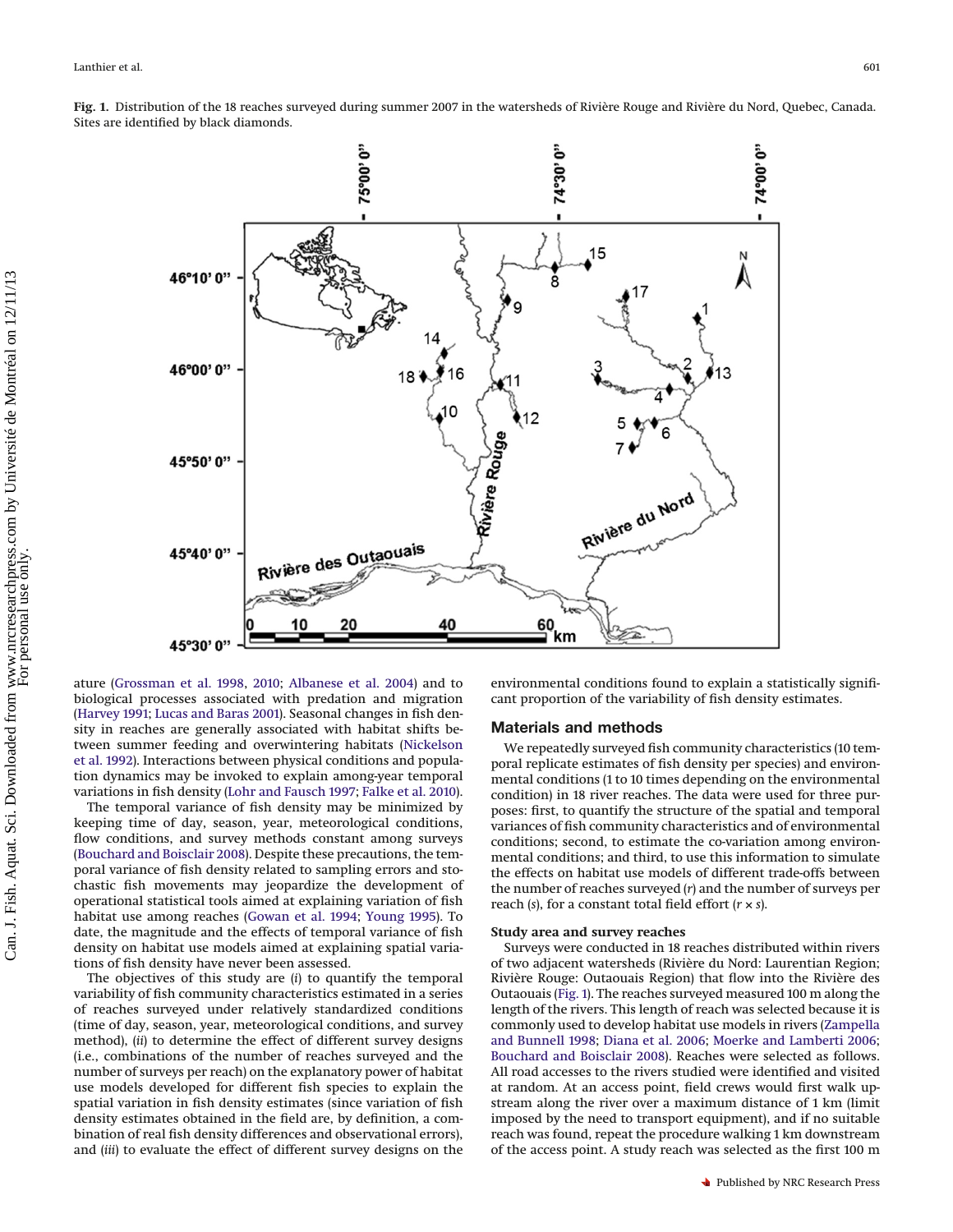river section identified as relatively homogeneous. If no suitable reach was found within 1 km upstream or downstream of an access point, the reach was eliminated from the study design. Homogeneity of sites was determined using a classification of five habitat types: pool, run, riffle, glide, and cascade. To be considered homogeneous, the total length of the 100 m reach had to possess the physical characteristics of a single habitat type.

### **Fish community characteristics**

Fish community characteristics within each reach were estimated 10 times between 16 June and 10 August 2007. Surveys for fish community characteristics were conducted between 1000 h and 1600 h and when cloud cover was ≤50% to minimize the potential effects of these variables on fish data [\(Bédard et al. 2005;](#page-8-5) [Girard et al. 2003\)](#page-8-4). Fish community characteristics were collected by underwater visual observations by three snorkelers trained continuously for at least 1 month prior to data collection to ensure accurate species identification, fish counts, and length assessment. Visual observation by snorkelers was selected as a survey method because (*i*) other methods such as seining and electrofishing could not be used in sites with high water velocities ( $>1 \text{ m}\cdot\text{s}^{-1}$ ) or depths (≥150 cm), which minimizes the range of environmental conditions at which the observations could be conducted; (*ii*) electrofishing may injure or kill fish [\(Reynolds 1996;](#page-9-23) [Cooke et al. 1998\)](#page-8-11), particularly for rare species potentially present within the studied reaches (electrofishing 10 times in the same reach may exacerbate this effect and potentially affect estimates of temporal variance in fish density); (*iii*) as noted by [Bayley and Dowling \(1990\),](#page-8-12) [Reynolds](#page-9-23) [\(1996\),](#page-9-23) [Meador et al. \(2003\),](#page-9-24) and [Kimmel and Argent \(2006\),](#page-9-25) electrofishing may have low capture efficiency, particularly for small fish that form the majority of the fish community that we studied; and (*iv*) numerous studies support the validity of visual surveys when estimating fish density in rivers and the existence of a strong correlation between visual and electrofishing or seining under conditions where both methods can be used [\(Goldstein](#page-8-13) [1978;](#page-8-13) [Ensign et al. 1993;](#page-8-8) [Mullner et al. 1998;](#page-9-26) [Wildman and Neu](#page-9-27)[mann 2003;](#page-9-27) [Jordan et al. 2008\)](#page-9-28).

During visual surveys, one snorkeler was positioned in the thalweg (deepest part of the cross-section of the river) and the two others remained as close as possible to each shore, but at depths no shallower than 0.25 m. When no distinct thalweg could be identified, the central snorkeler was positioned in the middle of the river. Snorkelers progressed upstream to minimize fish disturbance and collected data on fish species and length observations along three transects: left shore, thalweg, and right shore. The area surveyed by the snorkelers covered 41% to 100% of the total surface of each reach (range of mean river width: 7.4–22.1 m) and was considered to encompass the complete range of environmental conditions present within a reach. Snorkelers wore white polystyrene tubes on their forearm to note the number of fish observed by species. Fish < 5 cm in total length were excluded from surveys because their density at a location was expected to be more closely associated with the presence of a spawning site rather than with habitat selection. In each reach, snorkelers noted the visible distance (by 25 cm classes), on either side, at which fish could be counted and identified with certainty and limited their observations to such distances. The sum of these distances defined the width surveyed, whereby fish species density estimates (abundances·m−2) were calculated for each 100 m reach.

All statistical analyses were performed using R Language [\(R Development Core Team 2009\)](#page-9-29). A partition of variance was performed for each fish species to compare spatial and temporal variances of fish density estimates (package vegan, procedure varpart; [Oksanen et al. 2010\)](#page-9-30). Variances of fish density estimates were compared among species and among reaches using the spatial and the temporal coefficients of variation (CVs) of fish density estimates. CVs were used to remove the effect of different mean fish densities on comparisons of spatial or temporal variances. To calculate the different CVs, the mean density for each species in each reach for the 10 surveys (*M*<sub>S</sub>; fish·m<sup>−2</sup>) was used. *M*<sub>S</sub> was obtained by

(1) 
$$
M_{S} = \frac{\sum_{i=1}^{10} \text{FD}_{t}}{10}
$$

where FD<sub>t</sub> (fish·m<sup>-2</sup>) is the density of a species at the time of survey *t*, and 10 is the number of surveys conducted per reach. Mean fish density for each species across the 18 reaches ( $M_{FD}$ ; fish·m<sup>−2</sup>) was also calculated, using the following formula:

(2) 
$$
M_{\text{FD}} = \frac{\sum_{i=1}^{18} M_{\text{S}}}{18}
$$

where 18 is the number of reaches surveyed. A single spatial coefficient of variation of fish density estimates (SCV) was then calculated for each species as

$$
\text{(3)} \qquad \text{SCV} = \frac{\text{SD}_{\text{FD}}}{M_{\text{FD}}}
$$

where  $SD<sub>FD</sub>$  is the standard deviation of  $M<sub>S</sub>$  (the 18 values of mean fish density estimates). Finally, 18 temporal coefficients of variation of fish density estimates (TCV) were obtained for each fish species as

$$
(4) \qquad \text{TCV} = \frac{\text{SD}_{\text{FD}_{t}}}{M_{\text{FD}_{t}}}
$$

where  $SD_{FD_t}$  and  $M_{FD_t}$  (fish m<sup>-2</sup>) are, respectively, the standard deviation and the mean of the ten  $FD<sub>t</sub>$  values estimated in a reach for a given species.

## **Environmental conditions**

Environmental conditions measured within each reach were water depth, water velocity, water temperature, substrate size, and macrophyte cover. These variables were selected because of their anticipated role in determining among-reach differences in fish community characteristics in rivers [\(Gorman and Karr 1978;](#page-8-14) [Albanese et al. 2004;](#page-8-7) [Hughes et al. 2006;](#page-9-7) [Bouchard and Boisclair](#page-8-9) [2008\)](#page-8-9). Environmental conditions were divided into two groups that defined how many times each would be estimated in the field. The first group comprised the "temporally dynamic environmental conditions", where variables were expected to vary within the confines of river morphology and hydrodynamics (i.e., water depth, velocity, and temperature). Water velocity was measured three times during the survey period: at the highest, lowest, and median flows recorded among the ten sampling periods in any given reach. We compared instantaneous flow measurements on the sampled rivers with flow records from 1971 to 2007 (web site of the Centre d'Expertise Hydrique du Québec: [http://www.cehq.](http://www.cehq.gouv.qc.ca/index_en.asp) [gouv.qc.ca/index\\_en.asp\)](http://www.cehq.gouv.qc.ca/index_en.asp) to determine representative periods to sample for high, intermediate, and low flows. Water depth and temperature were measured at each survey period. This strategy was used to increase the probability of obtaining reach-specific mean values of temporally dynamic variables that reflected the mean field conditions experienced by fish in any given reach, therefore, adequately assessing the effects of survey designs on habitat use models aimed at explaining spatial variations in fish density estimates. The second group of variables described the "temporally stable environmental conditions", where variables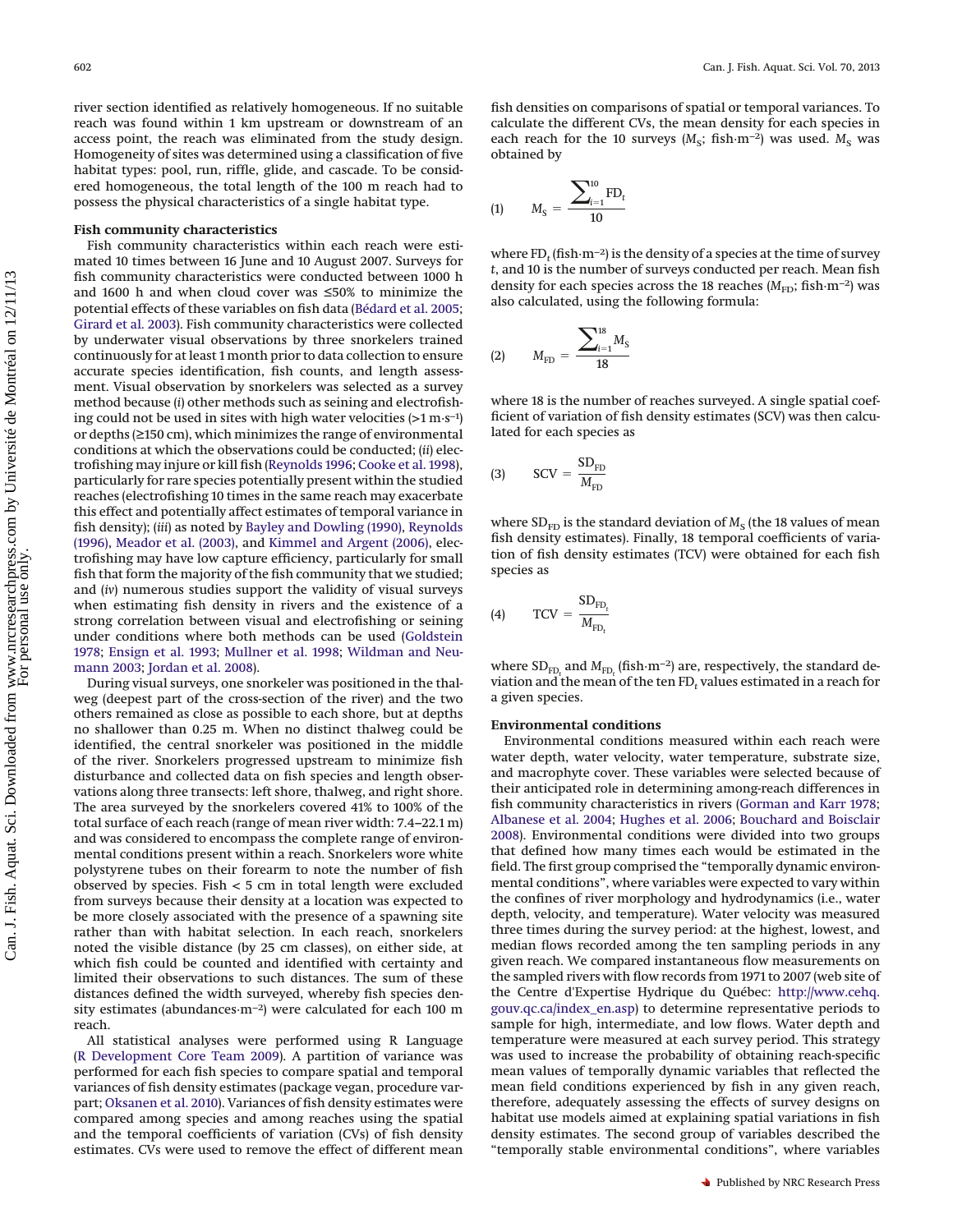<span id="page-3-0"></span>domain. (*a*) Generate a frequency distribution of physical descriptors using field data, (*b*) develop joint probability functions between physical descriptors, (*c*) randomly select and assign to each reach a depth value from the frequency distribution, (*d*) assign a water velocity to each reach, given its joint probability with water depth, (*e*) assign a value of substrate size (D50) to each reach, given its joint probability with water velocity, (*f*) assign a value of macrophyte cover to each reach, given its joint probability with substrate size.



were not expected to vary substantially during the survey period. These variables included substrate composition of the riverbed and the percentage of the riverbed covered with macrophytes. Macrophytes did grow in height during the survey period, but the surface they covered remained relatively constant over the course of the 7 weeks, and as a result, this variable along with substrate composition were estimated only once during the survey period.

Temporally dynamic and stable environmental conditions were quantified with the following procedure. Water depth (measuring rod; ±5 cm) and water velocity (Gurley Pygmy flow meter; 30 s at 40% of the water column) were measured thrice (both shores and the thalweg) at 10 m intervals for a total of 30 measurements per 100 m reach. These 90 values of temporally dynamic environmental conditions (30 measurements per survey, with each reach surveyed three times at highest, intermediate, and lowest flows) were averaged to represent the mean environmental conditions in each of the 18 reaches surveyed. Water temperature was measured once per fish survey in the middle of the reach. Substrate composition was assessed as the percent contribution of nine particle diameter classes to the riverbed surface area (from clay to boulder; [Wolman 1954\)](#page-9-31). These percentages were estimated visually [\(Latulippe et al. 2001\)](#page-9-32). Given that a particle may be represented by three axes (*A* is the shortest, and *C* is the longest), different types of substrate are defined using the length of their *B* axis. The substrate size that constituted the 50th percentile of the frequency distribution of the substrate found in a reach was obtained by sequentially adding the percent contribution of the types of substrate (starting with the finest particle size) until 50% of the riverbed surface area had been accounted for. The mean length of the *B* axis of this substrate size class was used as the D50 for a reach.

## **Development of a simulation domain**

Studies that aim at developing habitat use models designed to explain spatial variation in fish density generally operate by surveying a large number of reaches (tens to hundreds; [Hughes et al.](#page-9-7) [2006\)](#page-9-7). However, because these reaches are only surveyed once (often because of logistic constraints), this strategy does not permit the estimate of temporal variance in fish density. In contrast, the sampling strategy used in the present work (10 surveys per reach) permits the estimation of the temporal variance of fish density estimates but does not provide a sample size sufficient to develop habitat use models (18 reaches). This shortcoming of our sampling strategy was circumvented by using field-derived observations to generate a framework, hereafter referred to as a simulation domain. The simulation domain consisted of 10 000 reaches in which fish density estimates had a spatial and a temporal variability, and environmental conditions had a spatial variability, similar to those observed in the rivers surveyed.

Variables used to represent the environmental conditions of the reaches of the simulation domain were water depth, water velocity, substrate size, and macrophyte cover. Substrate size within a reach was represented by D50. Environmental conditions, meant to represent the average conditions within reaches of the simulation domain, were assigned to each reach of the simulation domain following six steps [\(Fig. 2\)](#page-3-0). First, water depth, water velocity, substrate size, and macrophyte cover data collected in the 18 reaches surveyed were used to generate a frequency distribution of these variables. Second, joint probability functions between water depth and water velocity, water velocity and substrate size, and substrate size and macrophyte cover were developed. These functions are plots of frequencies versus paired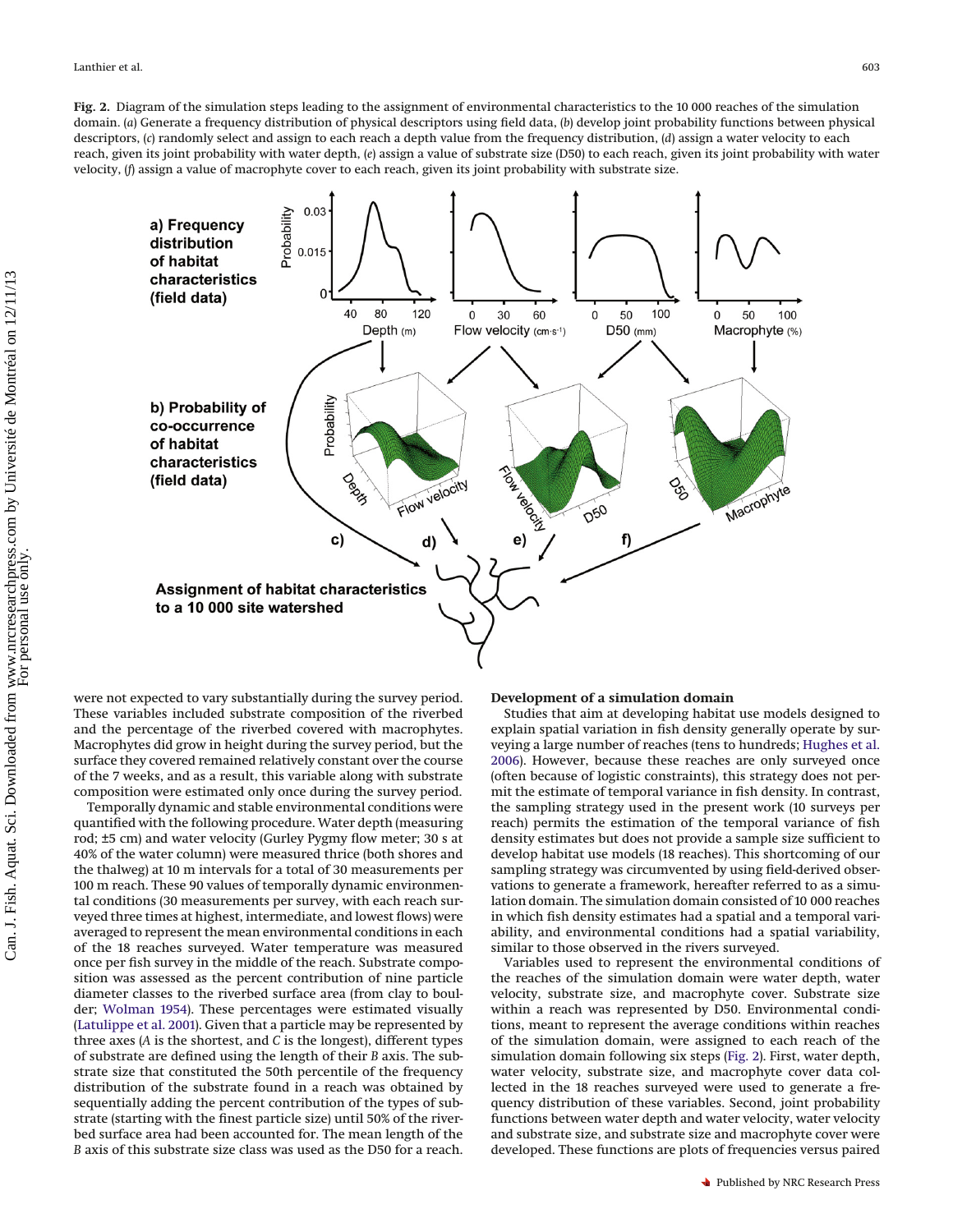<span id="page-4-0"></span>**Fig. 3.** Diagram of the simulation steps leading to the assignment of fish densities to the 10 000 reaches of the simulation domain. (*a*) Develop a multiple regression predicting mean fish density estimates (one per species) in reaches, (*b*) assign to each reach a mean density for each of the five fish species, (*c*) create a frequency distribution of the temporal variance of fish density estimates using field data, and (*d*) generate 10 fish densities estimates per reach by adding temporal variance to mean densities.



coordinates and represent the probabilities of all possible values for one variable given a value for another variable. Third, depth values were randomly selected from their frequency distribution, and a depth value was assigned to each of the 10 000 reaches of the simulation domain. Fourth, a water velocity was assigned to each reach of the simulation domain given its joint probability with water depth (i.e., random selection of water velocity within the possible range given water depth). Fifth, a value of substrate size (D50) was assigned to each reach of the simulation domain given its joint probability with water velocity. Sixth, a value of macrophyte cover was assigned to each reach of the simulation domain given its joint probability with substrate size. The variables assigned to the 10 000 reaches of the simulation domain therefore respected the spatial variability of, and the correlations among, the environmental conditions estimated in the field.

Five fish species (brook trout, *Salvelinus fontinalis*; common shiner, *Luxilus cornutus*; smallmouth bass, *Micropterus dolomieu*; pumpkinseed, *Lepomis gibbosus*; and white sucker, *Catostomus commersonii*) were included in the fish community of the simulation domain. These species were chosen to represent the full range of spatial and temporal variances of fish density estimates and four of the five families observed. The assignment of 10 fish density estimates for any given fish species to the 10 000 reaches of the simulation domain proceeded following four steps [\(Fig. 3\)](#page-4-0). First, we created a linear regression between mean fish density (*y*) and four environmental descriptors ( $x_1$  = depth,  $x_2$  = water velocity,  $x_3$  = D50, and  $x_4$  = macrophyte cover).

$$
(5) \qquad y = \alpha + \beta x_1 + \gamma x_2 + \delta x_3 + \varepsilon x_4
$$

The coefficients of this regression ( $\alpha$ ,  $\beta$ ,  $\gamma$ ,  $\delta$ , and  $\varepsilon$ ) were selected such that the mean density of all 10 000 reaches  $(\bar{y})$  and the variance between these reaches (spatial variance,  $\rho_s$ ) would reflect values that were observed in the field. Second, we used the linear regression created in the first step and the values of the four

environmental conditions assigned to any given reach of the simulation domain to assign a mean fish density (*y*) to each of the 10 000 reaches of this domain. Third, we used the 10 field-derived fish density estimates in any given reach to calculate a total of 18 values (one per reach) of the temporal variance of fish density estimates, which were used to develop a frequency distribution of the temporal variance of fish density estimates. This distribution respected the mean and the standard deviation of the observed temporal variances of fish density estimates obtained from field surveys. Randomly sampling this distribution, we assigned to each of the 10 000 reaches of the simulation domain a temporal variance  $(\sigma_T)$ . Fourth, we generated 10 fish density estimates per reach of the simulation domain  $(y')$  using the mean fish density value assigned to any given reach (*y*) and the temporal variance of fish density estimates assigned to this reach  $(\sigma_T)$  using eq. 6.

(6) 
$$
[y'_1, y'_2, y'_3, ..., y'_{10}] = \mathcal{N}(\mu = y, \sigma = \sigma_T)
$$

# **Development of habitat use models from the simulation domain**

The effect on habitat use models of different combinations of the number of reaches and of the number of surveys per reach for an almost constant total field effort  $((r \times s) = 200-201)$  was assessed by comparing the multiple regression models developed with data obtained from the simulation domain using six survey designs. These survey designs consisted of six combinations of the number of reaches to survey and of the number of surveys to conduct per reach (*s*): 200 reaches × 1 survey per reach; 100 reaches × 2 surveys per reach; 67 reaches × 3 surveys per reach; 50 reaches × 4 surveys per reach; 40 reaches × 5 surveys per reach; 25 reaches × 8 surveys per reach.

For each (*r* × *s*) combination, 10 000 models were computed after randomly selecting the proper number of reaches and surveys per reach from the simulation domain. Mean fish density estimates within each reach of the simulation domain were used as the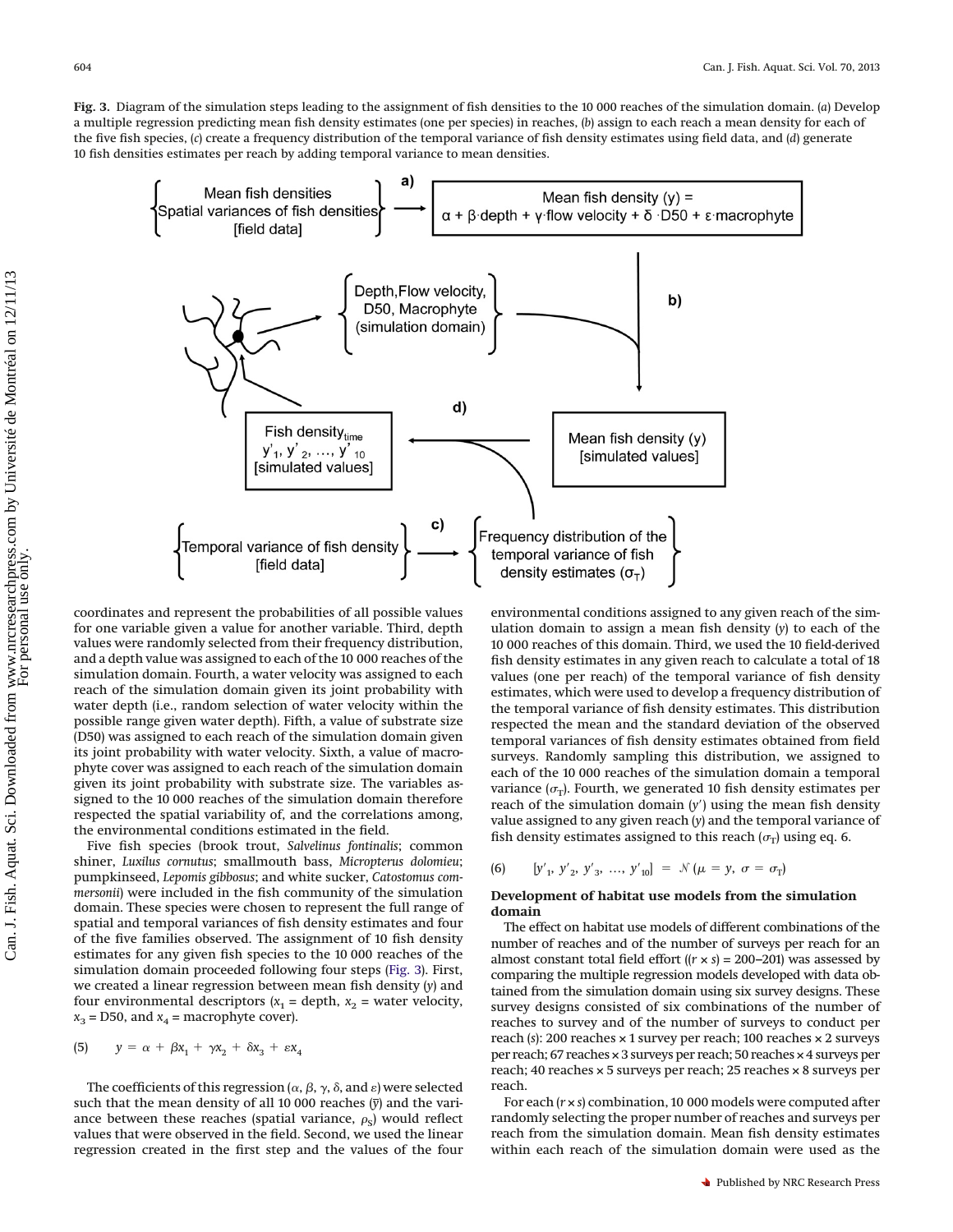<span id="page-5-0"></span>**Fig. 4.** Among-reach variation of total fish (≥5 cm) community density (fish·m−2).



# **Results**

#### **Fish community**

The mean density of the complete fish community (except fish <5 cm) ranged from 0.014 (Reach 9) to 1.19 fish·m−2 (Reach 14; [Fig. 4\)](#page-5-0). The relative importance of spatial and temporal variances to the total variance of fish density estimates differed among species. Spatial variance represented 63% (common shiner) to 81% (brook trout) of the total variance [\(Table 1\)](#page-6-0), while temporal variance represented 2% (brook trout) to 19% (yellow perch, *Perca flavescens*) of the total variance. Residual variance, which could not be attributed solely to either spatial or temporal variances, represented between 9% (yellow perch) and 29% (pumpkinseed) of the total variance [\(Table 1\)](#page-6-0).

Spatial (SCV) and temporal (TCV) coefficients of variation of fish density estimates ranged from 1.45 (brook trout) to 4.11 (golden shiner, *Notemigonus crysoleucas*) and 0.29 (brook trout) to 2.56 (common shiner), respectively [\(Table 1\)](#page-6-0). Among reach comparisons of TCV by species showed variations from 2.51 times (smallmouth bass) to 6.5 times (rock bass, *Ambloplites rupestris*). Mean TCV across reaches ranged from 0.54 (brook trout) to 1.42 (common shiner). Ranking of mean TCV indicated that species possessing similar mean TCV also tended to belong to the same families [\(Table 1\)](#page-6-0). The only salmonid species (brook trout) had the lowest mean TCV, followed by the three species of Centrarchidae (smallmouth bass, pumpkinseed, and rock bass), the Percidae (yellow perch), the

Catostomidae (white sucker), and the five species of Cyprinidae (cutlip minnows, *Exoglossum maxillingua*; creek chub, *Semotilus atromaculatus*; golden shiner; fallfish, *Semotilus corporalis*; and common shiner).

#### **Environmental conditions**

Mean water depth ranged from 0.38 to 1.29 m [\(Table 2\)](#page-6-1), mean velocity ranged from 0 to 56 cm·s−1, and riverbed substrate composition was highly heterogeneous among reaches. Silt and sand had the highest mean percent contribution of total riverbed composition (35.6% and 23.4%, respectively), but these types of substrate had low percent contribution to specific reaches. In contrast, pebble, cobble, and boulder had mean percent contributions that ranged from 4.9% to 13.3% of riverbed composition, yet they represented as much as 26.6% to 48.4% of the riverbed in some reaches. Macrophyte cover was also variable among reaches and ranged from 0% to 95% cover (mean = 22%).

#### **Simulation domain**

The mean explanatory power of the 10 000 models developed for the five species included in the simulation domain increased asymptotically as the number of surveys per reach increased [\(Fig. 5\)](#page-6-2). The increase in mean  $R_{\rm adj}^2$  of models ranged from 5% (brook trout) to 42% (common shiner) as the number of surveys per reach increased from 1 (200 reaches surveyed) to 8 (25 reaches surveyed). On average, 48% (from 40% to 68%) of the increase in the mean  $R_{\rm adj}^2$ of models occurred as the number of surveys per reach increased from 1 to 2. The corresponding value as the number of surveys per reach increased from 1 to 3 was 67% (from 62% to 75%). Hence, most of the potential increase in mean  $R_{\rm adj}^2$  of models occurred as the number of surveys per reach increased from 1 to 3.

The 95% simulation interval (SI; interval containing 95% of results) of the explanatory power of models developed for the five species included in the simulation domain tended to increase as the number of surveys per reach increased [\(Fig. 5\)](#page-6-2). This situation, which may be related to the decrease in the number of reaches used to develop models (total field effort being kept constant at (*r* × *s*) = 200), varied among species. The lower and the upper limits of the 95% SI for the  $R_{\rm adj}^2$  from models developed for brook trout, using 200 reaches surveyed once, were 73% and 90%, respectively (SI = 17%). In contrast, the SI for models developed for this species using eight surveys and 25 reaches was 42%. Thus, the SI for the  $R_{\text{adj}}^2$  from models for brook trout increased by 145% ((42% – 17%)/ 17%) as the number of surveys per reach increased from 1 to 8. With the same parameters, the SI for the  $R_{\text{adj}}^2$  from models for other species was less affected and increased by 57% (pumpkinseed), 43% (common shiner), 42% (white sucker), and 28% (smallmouth bass). The mean SI for the  $R_{\text{adj}}^2$  from models (all species combined) increased by 33% as the number of surveys per reach increased from 1 to 2 and by 45% as it increased from 1 to 3. For most species modelled, the greatest increase in SI for the  $R_{\rm adj}^2$  from models occurred when the number of surveys per reach increased from 3 to 8 and the number of sites surveyed decreased from 67 to 25.

The frequency of selection by multiple regressions of the four environmental variables included in the reference models tended to decrease as the number of reaches surveyed decreased and the number of surveys per reach increased [\(Fig. 6\)](#page-7-0). This tendency varied among species. For brook trout, the frequency of selection of the variables included in the reference model decreased by 2% to 56%, depending on the variable (mean = 21%), as the number of sites decreased from 200 to 25, and as the number of surveys per reach increased from 1 to 8 [\(Fig. 6\)](#page-7-0). Corresponding values averaged 13%, 5%, and 4% for smallmouth bass, pumpkinseed, and white sucker, respectively. Common shiner was the only species for which the selection of the four environmental variables included in the reference models was not affected by the survey design.

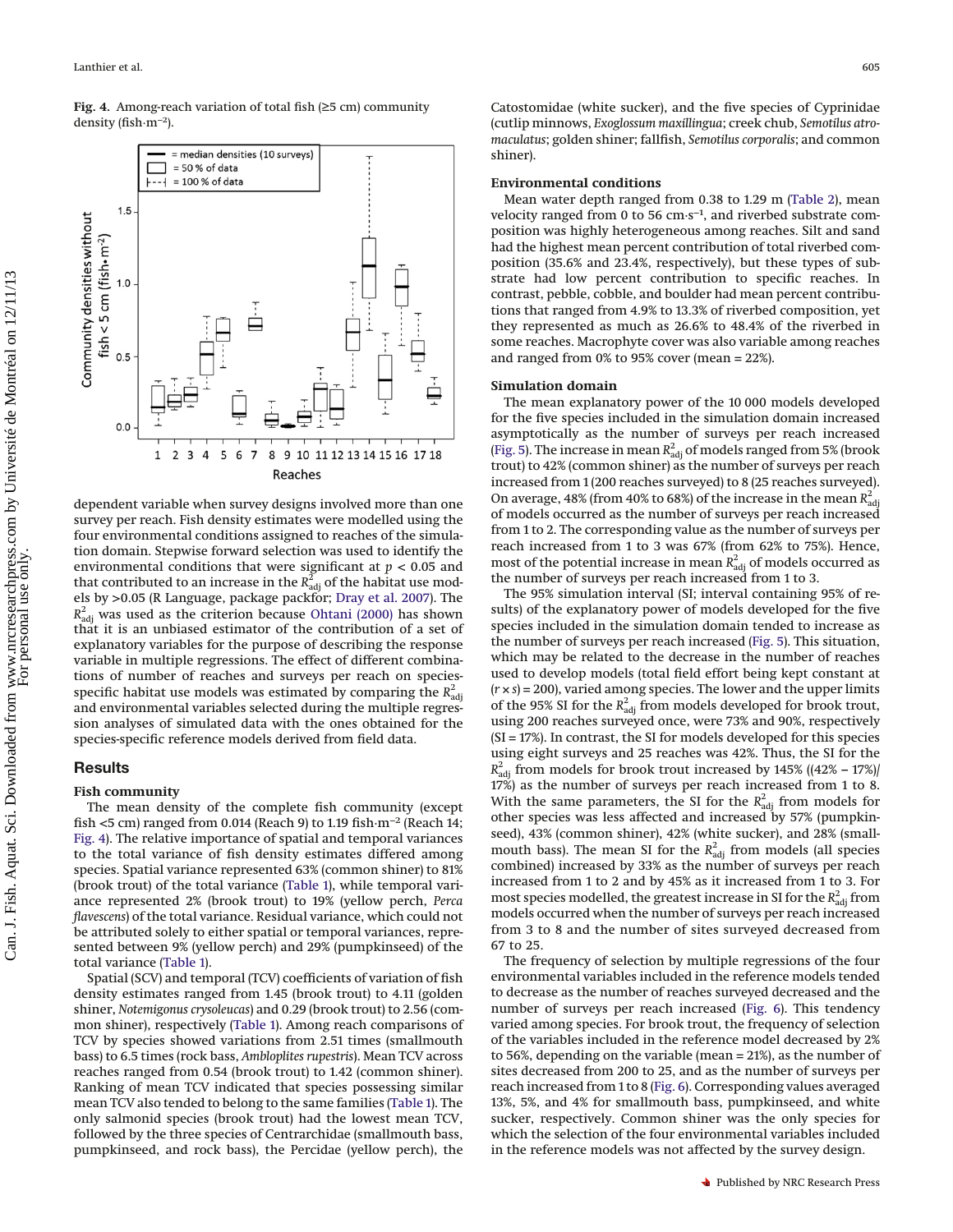|                                            | Observed density<br>$(fish·m-2)$ |       |       | Partition of variance (%) |      |             | TCV        |      |      |      |
|--------------------------------------------|----------------------------------|-------|-------|---------------------------|------|-------------|------------|------|------|------|
| <b>Species</b>                             | Min.                             | Max.  | Mean  | Space                     | Time | Interaction | <b>SCV</b> | Min. | Max. | Mean |
| <b>Brook trout (Salvelinus fontinalis)</b> | $\bf{0}$                         | 0.024 | 0.002 | 81                        | 2    | 17          | 1.45       | 0.29 | 1.02 | 0.54 |
| Smallmouth bass (Micropterus dolomieu)     | $\Omega$                         | 0.049 | 0.007 | 77                        | 3    | 20          | 3.29       | 0.76 | 1.91 | 0.98 |
| Pumpkinseed (Lepomis gibbosus)             | 0.001                            | 0.182 | 0.045 | 68                        | 3    | 29          | 1.55       | 0.38 | 1.92 | 1.03 |
| Rock bass (Ambloplites rupestris)          | 0.001                            | 0.093 | 0.019 | 69                        | 4    | 27          | 1.91       | 0.38 | 2.46 | 1.15 |
| Yellow perch (Perca flavescens)            | $\Omega$                         | 0.141 | 0.016 | 72                        | 19   | 9           | 2.13       | 0.92 | 2.36 | 1.17 |
| White sucker (Catostomus commersonii)      | $\Omega$                         | 0.068 | 0.009 | 71                        | 12   | 17          | 2.10       | 0.79 | 2.08 | 1.18 |
| Cutlip minnow (Exoglossum maxillingua)     | $\bf{0}$                         | 0.144 | 0.017 | 69                        | 5    | 26          | 2.58       | 0.45 | 2.16 | 1.23 |
| Creek chub (Semotilus atromaculatus)       | $\Omega$                         | 0.226 | 0.036 | 73                        | 9    | 18          | 2.23       | 0.88 | 2.39 | 1.30 |
| Golden shiner (Notemigonus crysoleucas)    | $\bf{0}$                         | 0.294 | 0.021 | 74                        | 5    | 21          | 4.11       | 0.81 | 2.50 | 1.37 |
| Fallfish (Semotilus corporalis)            | $\Omega$                         | 0.224 | 0.038 | 64                        | 10   | 26          | 1.54       | 0.53 | 2.42 | 1.40 |
| Common shiner (Luxilus cornutus)           | $\Omega$                         | 0.228 | 0.066 | 63                        | 10   | 27          | 1.60       | 1.03 | 2.56 | 1.42 |

<span id="page-6-0"></span>**Table 1.** Fish community characteristics for the 18 sample sites, including observed densities estimates, proportion of fish density variance attributable to space, to time, and to the interaction between space and time, and spatial (SCV) and temporal (TCV) coefficients of variation.

<span id="page-6-1"></span>**Table 2.** Mean and range of environmental conditions measured in the 18 survey reaches.

|                                             | Site descriptors |      |      |  |  |  |
|---------------------------------------------|------------------|------|------|--|--|--|
| Variables                                   | Min.             | Max. | Mean |  |  |  |
| Water depth (cm)                            | 38               | 129  | 68   |  |  |  |
| Water velocity $\rm (cm\text{-}s\text{-}1)$ | 0                | 56   | 15   |  |  |  |
| Water temperature (°C)                      | 17               | 25   | 21   |  |  |  |
| Substrate type (% cover)                    |                  |      |      |  |  |  |
| Clay                                        | 0                | 1.5  | 0.1  |  |  |  |
| Silt                                        | 1.8              | 96.9 | 35.6 |  |  |  |
| Sand                                        | 0                | 61.4 | 23.4 |  |  |  |
| Gravel                                      | 0.4              | 26.9 | 12.6 |  |  |  |
| Pebble                                      | 0                | 37.7 | 10.8 |  |  |  |
| Cobble                                      | 0                | 48.4 | 13.3 |  |  |  |
| Boulder                                     | 0                | 26.6 | 4.9  |  |  |  |
| Metric boulder                              | 0                | 12.5 | 1.0  |  |  |  |
| <b>Bedrock</b>                              | 0                | 1.6  | 0.2  |  |  |  |
| Macrophyte cover (%)                        | 0                | 95   | 22   |  |  |  |

### **Discussion**

This study showed that fish density estimates can vary substantially (TCVs up to 2.56) among surveys to a series of 100 m reaches. It has long been recognized that fish density at a site can vary through time. However, previous studies have focused on interannual variation of fish density, which may be attributed to population dynamics rather than on temporal variation of fish density over shorter time intervals [\(Moyle and Vondracek 1985;](#page-9-34) [Danehy et al. 1998;](#page-8-16) [Oberdorff et al. 2001\)](#page-8-7). Fish density variation over shorter time intervals (weeks to months) are often estimated for groups of species (e.g., [Gorman and Karr 1978:](#page-8-14) 33% to 68% change in total fish community density between June and September; [Schlosser and Ebel 1989:](#page-9-35) 6 to 10 times change in total cyprinids density between May and June). Comparisons among TCV values estimated over similar time intervals are also complicated by the negative relationship expected between TCV and the size of the sampling sites, which often varies among studies [\(Imre and](#page-9-36) [Boisclair 2004:](#page-9-36) 10 m; [Moyle and Vondracek 1985:](#page-9-34) 30–40 m; [Ober](#page-8-7)[dorff et al. 2001:](#page-8-7) >100 m; [Danehy et al. 1998:](#page-8-16) 30 times bankfull width ≈ 90–200 m). One contribution of the current study is therefore to show that the density of individual fish species can vary substantially among surveys, despite efforts to control for the size of sampling sites (100 m reaches), the time of day (1000 to 1600), the season (7 weeks of a summer), the year (single year), the meteorological conditions (<50% cloudiness), and the survey method (visual observation by snorkelers).

The objective of this study was not to determine the actual or specific relationship between fish density estimates and environ-

<span id="page-6-2"></span>**Fig. 5.** Mean explanatory power  $(R^2_{\mathrm{adj}})$  of habitat use models developed using different combinations of number of reaches and number of replicate temporal surveys per reach with a constant field effort of 200 surveys. Habitat use models were developed following 10 000 simulations for (*a*) brook trout, (*b*) smallmouth bass, (*c*) pumpkinseed, (*d*) white sucker, and (*e*) common shiner. Vertical lines represent 95% SI of  $R^2_{\rm adj}$ .



mental conditions in the watersheds that we sampled. The sampling of 18 reaches is not statistically sufficient to achieve such an objective (too many potential independent variables relative to the number of sampling sites or degrees of freedom). Our ultimate objective was to compare the relative ability of different sampling designs (*r* × *s*) to retrieve a fictive relationship (created by the authors) between fish density and environmental conditions that has been imbedded in a dataset (the simulation domain) in which the spatial and temporal variance of fish density estimates mimics those obtained in the field by visiting 18 sites (providing spatial variance) on 10 occasions (providing temporal variance).

Numerous hypotheses may be invoked to explain the temporal variation of fish density estimates over a 7-week period during summer. Although this study was not designed to test hypotheses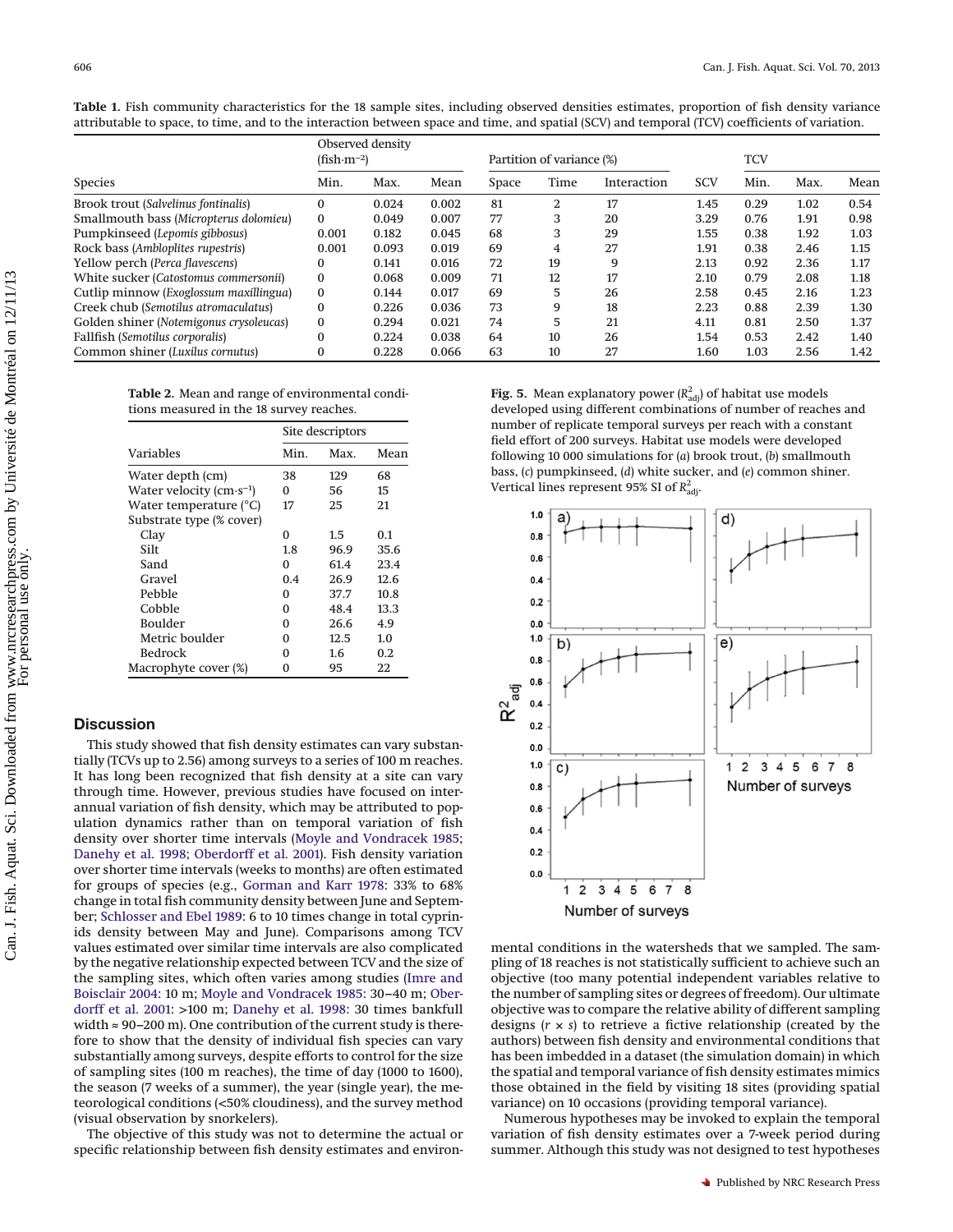<span id="page-7-0"></span>**Fig. 6.** Frequency of selection of explanatory variables used in the reference models (solid line = depth; dotted line = D50; dash-dotdashed line = water velocity; and dashed line = macrophyte cover) for habitat use models developed using different combinations of number of reaches and number of surveys per reach with a constant field effort (200 fish surveys). Habitat use models were developed following 10 000 simulations for (*a*) brook trout, (*b*) smallmouth bass, (*c*) pumpkinseed, (*d*) white sucker, and (*e*) common shiner.



about the mechanism underlying such variation, our results may be used to superficially explore some of these hypotheses. For instance, physical events such as changes in flow rates [\(Grossman](#page-9-14) [et al. 1998,](#page-9-14) [2010\)](#page-9-15) and biological processes such as seasonal mortality [\(Lohr and Fausch 1997;](#page-9-19) [Falke et al. 2010\)](#page-8-8) may have contributed to the temporal variance of fish density estimates. However, a redundancy analysis (package vegan, procedure rda; [Oksanen](#page-9-30) [et al. 2010\)](#page-9-30), combined with an ANOVA test by permutation (package stats, procedure anova; [R Development Core Team 2009\)](#page-9-29) were used to test the effect of flow conditions (classification variables: high, intermediate, and low flows) on temporal variations of fish density estimates while controlling for the effect of reaches. Fallfish was the only species for which density was significantly affected by flow conditions, where the density of fallfish tended to increase as flow increased  $(p = 0.035)$ .

Seasonal or ontogenetic shifts in habitat use may also confound comparisons between sites. Field data were collected between 16 June and 10 August 2007. A sampling period of 7 weeks (or more) is often required to collect data during stream surveys (e.g., [Wang et al. 2001;](#page-9-37) [Petry et al. 2003;](#page-9-38) [Wilson and Xenopoulos 2008\)](#page-9-39). Habitat use patterns within such a time interval may therefore vary depending on the life histories of the species. Demographic trends may also affect temporal variations within sites. To test for the presence of demographic trends within our dataset, Julian days were substituted as the explanatory variable of fish density estimates. No statistically significant relationship between fish density estimates and survey day was found for any of the species (0.08 for fallfish  $< p < 0.81$  for golden shiner). These analyses suggest that for the reaches studied, within the range of flows observed, and over the 7-week survey period, flow and mortality rates may not have been determinant drivers of temporal variations of fish density estimates. Given these results, we hypothesize that observation error (e.g., errors in counts of fish observed and in the estimation of the distance of observation) and real temporal variation (e.g., fish movements in and out of refuges and reaches) are the major and interactive drivers of temporal variations of fish density estimates.

Temporal variation of fish density estimates that we observed at a site may be generated by two sources: fish movement in and out of a site between surveys (i.e., real temporal variations of fish density) and different errors made by snorkelers on different surveys (i.e., observational temporal variations of fish density). We recognize that we cannot assess the fraction of the variance among or within reaches that is related to real temporal variation or to observation error. For the purpose of our simulation domain modelling, we assume that all of the temporal variation is due to real variation in fish density over time, rather than observational error. However, if temporal variation is mostly due to observational error, then modifications to sampling protocols that decrease observational error may obviate the benefits of repeated temporal sampling. Increasing the length of the sample reach may also reduce sampling error and the benefits of temporal replication. Nevertheless, sample reaches in excess of 100 m were not practical in our study, as longer reaches included multiple habitat types, and we required associations of fish with homogeneous habitat types for calibrating our sampling domain. However, this may not be a constraint if a survey is designed to sample multiple habitats in a representative reach. The optimal combination of replication in time and space will therefore depend both on the relative size of spatial and temporal variation and the degree to which sampling protocols can minimize temporal variation.

TCV estimated during the present study differed among species and appeared related to taxonomy. The ranking of TCV resulted in the grouping of species by families. Brook trout had the lowest mean TCV (0.54), while species of cyprinids had the largest mean TCV (1.23 to 1.42). Low TCV for the only salmonid species observed is consistent with the suggestion that this family contains species that may display site fidelity or territoriality [\(Bridcut and Giller](#page-8-17) [1993;](#page-8-17) [Steingrímsson 1999;](#page-9-40) [Bridger et al. 2001\)](#page-8-18) that tends to promote a more even dispersal of individuals in space, facilitating more precise population estimates. However, the present study should not be taken as an indication that all riverine salmonids display site fidelity or territoriality and do not perform major movements. In this study, fish were not marked and their movements were not assessed. Studies designed to assess fish movements indicate that populations of Salmonidae may be composed of both mobile and sedentary individuals in variable proportions [\(Heggenes et al. 1991;](#page-9-41) [Rodríguez 2002;](#page-9-42) [Scruton et al. 2003\)](#page-9-43). The present study may suggest, however, that despite potential movements, the density of brook trout may be consistently higher in certain reaches than others. The higher TCV associated with species of cyprinids may be related to observational error. The species of cyprinids present in the reaches all have small body size that make them more difficult to observe than fish belonging to other families. Small fish such as cyprinids may be more prone to cryptic, evasive, or gregarious behaviours. More aggregated distributions associated with schooling behaviour could lead to greater observation error in population estimates than for less aggregated species like brook trout. The difference between the presence and absence of a shoal of cyprinids in reaches may have a strong effect on its TCV. Notwithstanding the causes of the high TCV for cyprinids, our study suggests that accurate assessment of the density of cyprinids may require more surveys per reach than is needed for other families, or alternatively, a greater investment in effort to reduce observer error if temporal variation has a large observational component.

Simulations indicated that survey designs should not be applied broadly and that the validity of a survey design (*r* × *s*) may depend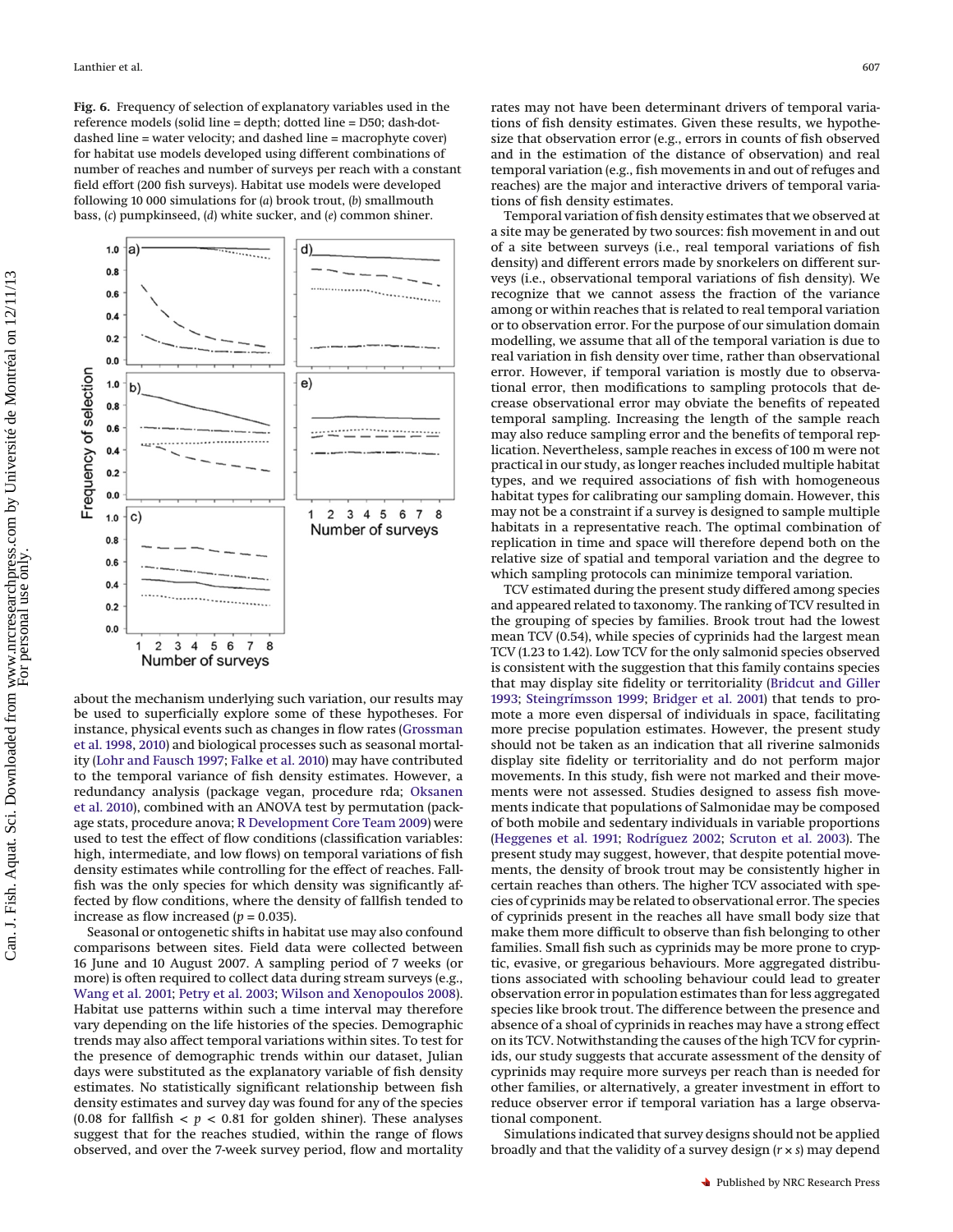<span id="page-8-6"></span>on the interaction between SCV and TCV and vary among species. Models developed for species characterized by low TCV may benefit from surveying a large number of reaches only once. For such species, distributing a specified total field effort towards the repeated survey of reaches might, in fact, have a negative impact on models. This situation is best illustrated by the analyses aimed at developing models for brook trout (lowest SCV; lowest TCV). Increasing the number of surveys per reach (and decreasing the number of reaches surveyed) produced models with marginally higher  $R_{\text{adj}}^2$  related to low TCV, but markedly larger SI for  $R_{\text{adj}}^2$ related to low SCV. The probability of developing models based on the appropriate explanatory variables also decreased as the number of surveys per reach increased (related to low TCV). This study therefore suggests that the development of models based on single surveys to a larger number of reaches may be valid for salmonids (e.g., [Turgeon and Rodriguez 2005\)](#page-9-5). In contrast, models developed for species characterized by high TCV may benefit from the repeated survey of fewer reaches. For instance, the  $R_{\text{adj}}^2$  of models developed for common shiner (intermediate SCV; highest TCV) increased noticeably as the number of surveys per reach increased from 1 to 3 (26%), and this with relatively small changes in SI for  $R_{\rm adj}^2$  and the probability of selecting the appropriate explanatory variables. For species possessing similar SCV and TCV, surveying 67 reaches thrice may be preferable to surveying 200 reaches once. However, more than three surveys per reach may not be useful given that the majority of the benefits for models occurred as the number of surveys per reach increased from 1 to 3, and the majority of the disadvantages associated with such an increase (increase in SI for the  $R_{\rm adj}^2$  related to a decrease in the number of reaches) occurred as the number of surveys per reach increased from 3 to 8. Finally, for species such as smallmouth bass (highest SCV; second lowest TCV), surveying 100 reaches twice instead of 200 sites once may increase the  $R_{\rm adj}^2$  of models by 19% with minimal effects on SI for  $R_{\rm adj}^2$  and the probability of selecting the appropriate explanatory variables. These conclusions need to be tempered by the observation that the trade-off between replication in space versus time will likely depend on the fixed sampling effort. If effort is fixed at only 25 surveys, for example, the benefits of replication in time may be much lower because of the need to maintain spatial variation in environmental drivers of abundance in such a small sample size.

The general applicability of these results depends on the context defined by a series of spatial, temporal, physical, biological, and methodological parameters. Spatial parameters refer to the size of the sampling units (100 m reaches) used to develop habitat use models, while temporal parameters imply the time of sampling (daytime sampling; summer; single year). Physical parameters describe river size (width and depth; [Table 2\)](#page-6-1) and the flow regimes, which do not vary substantially over the course of the survey period. Biological parameters refer to the fish community characteristics (fish density estimates and specific composition; [Table 1\)](#page-6-0). Methodological parameters refer to the survey method (underwater visual survey), the total number of reaches sampled, and the biotic index of habitat use selected for study (density). The effects of changes with respect to any of these parameters on optimal survey designs are unclear. However, we have demonstrated that the balance between the number of reaches surveyed and the number of surveys per reach may affect habitat use model performance, and we believe that such effects for different combinations of these parameters should be further explored. The linkage unveiled here among fish taxonomy, TCV, and survey designs may serve as a framework to simplify the search for solutions to one of the fundamental logistic problems associated with the development of operational and reliable habitat use models.

# **Acknowledgements**

The authors thank K. Goyer, F. Verville, F. Pivette, S. Allard, M.-F. Charbonneau, G. Girouard, and T. Péroux for help in the field, all members of the Boisclair Lab, and C. Macnaughton and I. Dolinsek for edits on the final manuscript. We thank the owners of properties neighbouring the study sites for their authorization to repeatedly survey these sites, in addition to the employees of the Station de Biologie des Laurentides de l'Université de Montréal for their support. Financial support was provided by the Fond Québécois de la Recherche sur la Nature et la Technologie (FQRNT) and the Groupe de Recherche Interuniversitaire en Limnologie (GRIL) to D. Boisclair. G. Lanthier was supported by a graduate scholarship of FQRNT and La Fondation Joseph-Arthur Paulhus.This is a contribution to the program of GRIL. The reader can also refer to the web site of Centre d'Expertise Hydrique du Québec: [http://www.cehq.gouv.qc.ca/index\\_en.asp](http://www.cehq.gouv.qc.ca/index_en.asp) (accessed during summer 2007).

#### **References**

- <span id="page-8-7"></span>Albanese, B., Angermeier, P.L., and Dorai-Raj, S. 2004. Ecological correlates of fish movement in a network of Virginia streams. Can. J. Fish. Aquat. Sci. **61**(6): 857–869. doi[:10.1139/f04-096.](http://dx.doi.org/10.1139/f04-096)
- <span id="page-8-12"></span>Bayley, P.B., and Dowling, D.C. 1990. Gear efficiency calibrations for stream and river sampling. Aquatic Ecology Technical Report 90/08. Illinois Natural History Survey, Champaign, Illinois.
- <span id="page-8-5"></span>Bédard, M.-E., Imre, I., and Boisclair, D. 2005. Nocturnal density patterns of Atlantic salmon parr in the Sainte-Marguerite River, Québec, relative to the time of night. J. Fish. Biol. **66**: 242–253.
- <span id="page-8-2"></span>Boisclair, D. 2001. Fish habitat modeling: from conceptual framework to functional tools. Can. J. Fish. Aquat. Sci. **58**(1): 1–9. doi[:10.1139/f00-251.](http://dx.doi.org/10.1139/f00-251)
- <span id="page-8-9"></span>Bouchard, J., and Boisclair, D. 2008. The relative importance of local, lateral, and longitudinal variables on the development of habitat quality models for a river. Can. J. Fish. Aquat. Sci. **65**(1): 61–73. doi[:10.1139/f07-140.](http://dx.doi.org/10.1139/f07-140)
- <span id="page-8-1"></span>Brandt, S.B., Mason, D.M., and Patrick, E.V. 1992. Spatially-explicit models of fish growth rate. Fisheries, **17**: 23–33. doi[:10.1577/1548-8446\(1992\)017<0023:](http://dx.doi.org/10.1577/1548-8446(1992)017%3C0023%3ASMOFGR%3E2.0.CO%3B2) [SMOFGR>2.0.CO;2.](http://dx.doi.org/10.1577/1548-8446(1992)017%3C0023%3ASMOFGR%3E2.0.CO%3B2)
- <span id="page-8-17"></span>Bridcut, E.E., and Giller, P.S. 1993. Movement and site fidelity in young brown trout *Salmo trutta* populations in a southern Irish stream. J. Fish. Biol. **43**: 889–899. doi[:10.1111/j.1095-8649.1993.tb01163.x.](http://dx.doi.org/10.1111/j.1095-8649.1993.tb01163.x)
- <span id="page-8-18"></span>Bridger, C.J., Booth, R.K., McKinley, R.S., and Scruton, D.A. 2001. Site fidelity and dispersal patterns of domestic triploid steelhead trout (*Oncorhynchus mykiss Walbaum*) released to the wild. ICES J. Mar. Sci. **58**: 510–516. doi[:10.1006/jmsc.](http://dx.doi.org/10.1006/jmsc.2000.1041) [2000.1041.](http://dx.doi.org/10.1006/jmsc.2000.1041)
- <span id="page-8-11"></span>Cooke, S.J., Bunt, C.M., and McKinley, R.S. 1998. Injury and short-term mortality of benthic stream fishes — a comparison of collection techniques. Hydrobiologia, **379**: 207–211. doi[:10.1023/A:1003288117978.](http://dx.doi.org/10.1023/A%3A1003288117978)
- <span id="page-8-16"></span>Danehy, R.J., Ringler, N.H., Stehman, S.V., and Hassett, J.M. 1998. Variability of fish densities in a small catchment. Ecol. Freshw. Fish. **7**: 36–48. doi[:10.1111/](http://dx.doi.org/10.1111/j.1600-0633.1998.tb00170.x) [j.1600-0633.1998.tb00170.x.](http://dx.doi.org/10.1111/j.1600-0633.1998.tb00170.x)
- <span id="page-8-10"></span>Diana, M., Allan, J.D., and Infante, D. 2006. The influence of physical habitat and land use on stream fish assemblages in southwestern Michigan. *In* Landscape influences on stream habitats and biological assemblages. *Edited by* R.M. Hughes, L. Wang, and P.W. Seelbach. Am. Fish. Soc. Symp. 48. Bethesda, Maryland. pp. 359–374.
- <span id="page-8-15"></span>Dray, S. (with contributions of Legendre, P., and Blanchet, G.) 2007. packfor: Forward Selection with permutation (Canoco p. 46). R package version 0.0-7.
- Ensign, W.E., Angermeier, P.L., and Dolloff, C.A. 1995. Use of line transect methods to estimate abundance of benthic stream fishes. Can. J. Fish. Aquat. Sci. **52**(1): 213–222. doi[:10.1139/f95-021.](http://dx.doi.org/10.1139/f95-021)
- <span id="page-8-0"></span>Evans, D.O., Nicholls, K.H., Allen, Y.C., and McMurtry, M.J. 1996. Historical land use, phosphorus loading, and loss of fish habitat in Lake Simcoe, Canada. Can. J. Fish.Aquat. Sci. **53**(S1): 194–218. doi[:10.1139/f96-012.](http://dx.doi.org/10.1139/f96-012)
- <span id="page-8-8"></span>Falke, J.A., Bestgen, K.R., and Fausch, K.D. 2010. Streamflow reductions and habitat drying affect growth, survival, and recruitment of brassy minnow across a Great Plains riverscape. Trans. Am. Fish. Soc. **139**: 1566–1583. doi[:10.](http://dx.doi.org/10.1577/T09-143.1) [1577/T09-143.1.](http://dx.doi.org/10.1577/T09-143.1)
- <span id="page-8-3"></span>Fausch, K.D., Torgersen, C.E., Baxter, C.V., and Li, H.W. 2002. Landscapes to riverscapes: bridging the gap between research and conservation of stream fishes. BioScience, **52**: 483–498. doi[:10.1641/0006-3568\(2002\)052](http://dx.doi.org/10.1641/0006-3568(2002)052%5B0483%3ALTRBTG%5D2.0.CO%3B2) [\[0483:LTRBTG\]2.0.CO;2.](http://dx.doi.org/10.1641/0006-3568(2002)052%5B0483%3ALTRBTG%5D2.0.CO%3B2)
- <span id="page-8-4"></span>Girard, P., Boisclair, D., and Leclerc, M. 2003. The effect of cloud cover on the development of habitat quality indices for juvenile Atlantic salmon (*Salmo salar*). Can. J. Fish. Aquat. Sci. **60**(11): 1386–1397. doi[:10.1139/f03-118.](http://dx.doi.org/10.1139/f03-118)
- <span id="page-8-13"></span>Goldstein, R.M. 1978. Quantitative comparison of seining and underwater observation for stream fishery surveys. Prog. Fish-Cult. **40**: 108–111. doi[:10.1577/](http://dx.doi.org/10.1577/1548-8659(1978)40%5B108%3AQCOSAU%5D2.0.CO%3B2) [1548-8659\(1978\)40\[108:QCOSAU\]2.0.CO;2.](http://dx.doi.org/10.1577/1548-8659(1978)40%5B108%3AQCOSAU%5D2.0.CO%3B2)
- <span id="page-8-14"></span>Gorman, O.T., and Karr, J.R. 1978. Habitat structure and stream fish communities. Ecology, **59**: 507–515. doi[:10.2307/1936581.](http://dx.doi.org/10.2307/1936581)